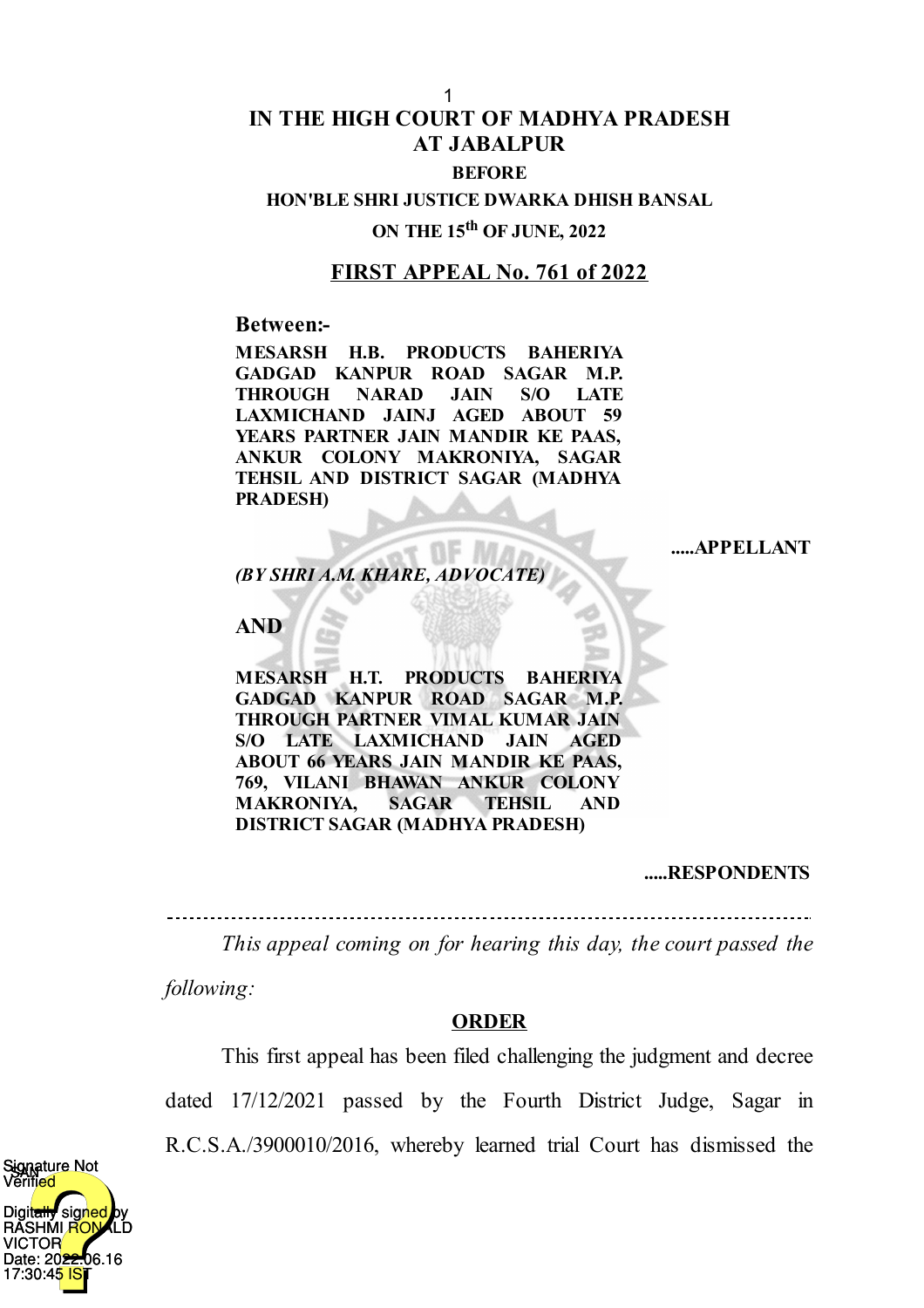suit for want of evidence of the plaintiff. Learned counsel for the appellant submits that although the learned Court has passed the order dismissing the suit in the form of judgment and decree but perusal of it, shows that, learned Court has not considered any evidence and has not decided the matter on merits and ultimately has dismissed the suit for want of evidence of the plaintiff. Accordingly, he submits that such dismissal of suit comes within the purview of Order 17 Rule 2 of CPC and not under Order 17 Rule 3 of CPC. He submits that because of passing of judgment and decree, he has preferred first appeal but in fact he has remedy to challenge the same by way of application under Order 9 Rule 9 of CPC accordingly, he prays for permission and liberty to file application under Order 9 Rule 9 of CPC before the same Court.

2. Heard learned counsel for the appellant and perused the impugned judgment and decree along with other order-sheets submitted by the appellant/plaintiff on record of the first appeal.

3. Bare perusal of the impugned judgment and decree shows that learned Court below in Para 8 of the same has mentioned that the plaintiff was given more than 14-15 opportunities for producing evidence but he has not adduced any evidence and due to non-production of evidence by the plaintiff, the defendant has also not produced any evidence and ultimately, the learned Court has dismissed the suit for want of evidence of the plaintiff and not on merits.

4. Provisions of Order 17 Rule 2 & 3 of CPC are reproduced as under:

# *Order XVII Rule (2) of CPC- Procedure if parties failed*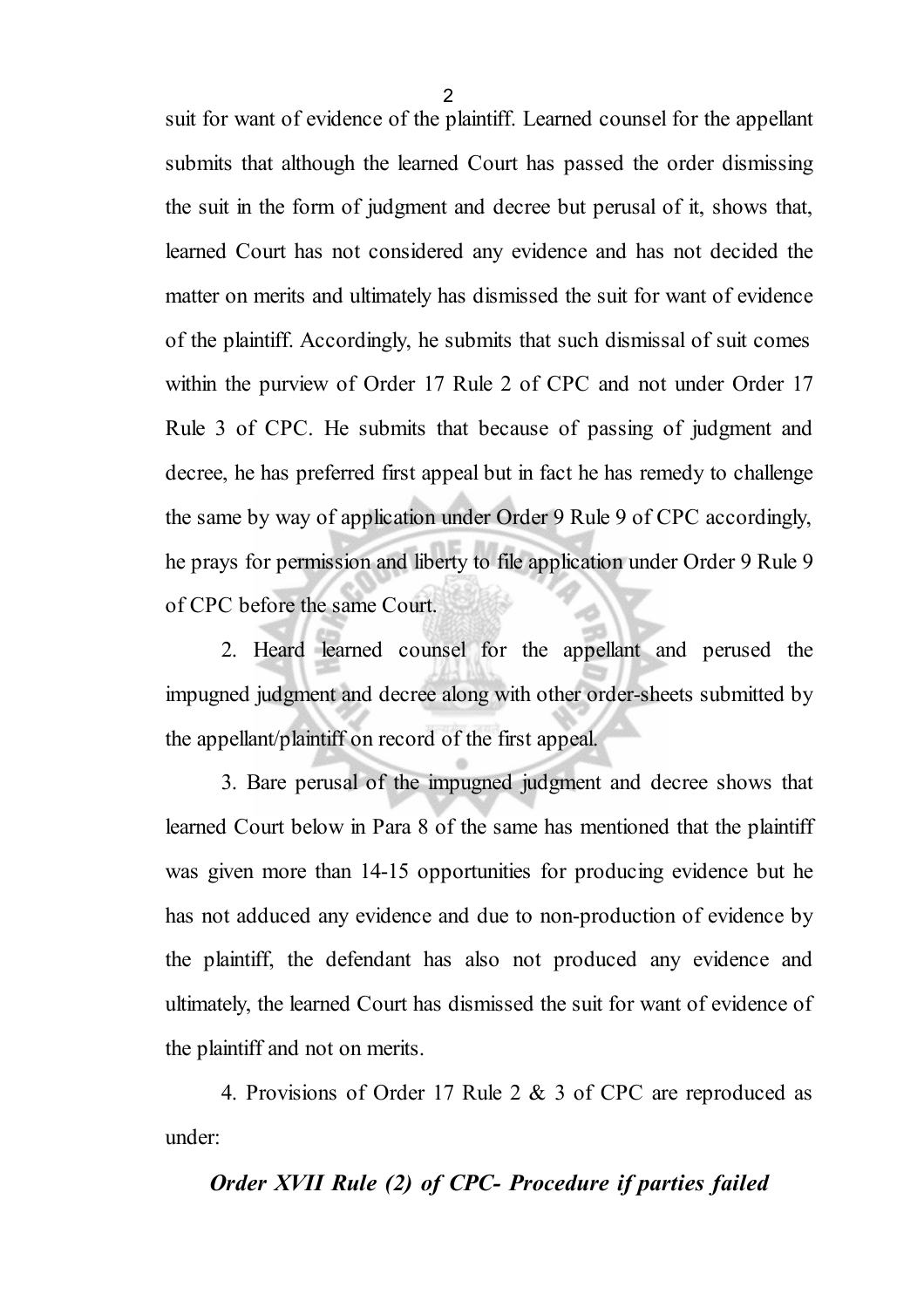*to appear on day fixed- Where, on any day to which the hearing of the suit is adjourned, the parties on any of them fail to appear, the Court may proceed to dispose of the suit in one of the modes directed in that behalf by Order IX or make such order as it thinks fit.*

*(Explanation- Where the evidence or a substantial portion of the evidence of any party has already been recorded and such party fails to appear on any day to which the hearing of the suit is adjourned, the Court may, in its discretion, proceed with the case as if such party were present)*

*3. Court may proceed notwithstanding either party fails to produce evidence, etc.- Where any party to a suit to whom time has been granted fails to produce his evidence, or to cause the attendance of his witnesses, or to perform any other act necessary to the further progress of the suit, for which time has been allowed, (the Court may, notwithstanding such default.-*

*a) if the parties are present, proceed to decide the suit forthwith, or*

*b) if the parties are, or any of them, is, absent, proceed under Rule 2.*

5. Bare perusal of the provision contained in Order 17 Rule 2 of CPC depicts that if on the date of evidence, the plaintiff does not appear then the learned Court is free to dismiss the suit and undisputedly on the date of evidence, the plaintiff didn't appear, therefore, the learned Court was free to dismiss the suit for want of evidence of the plaintiff and it was not required to even list the case for evidence of the defendant. In any case, although the learned Court has passed the judgment and decree which prima facie appears to be under Order 17 Rule 3 of CPC but in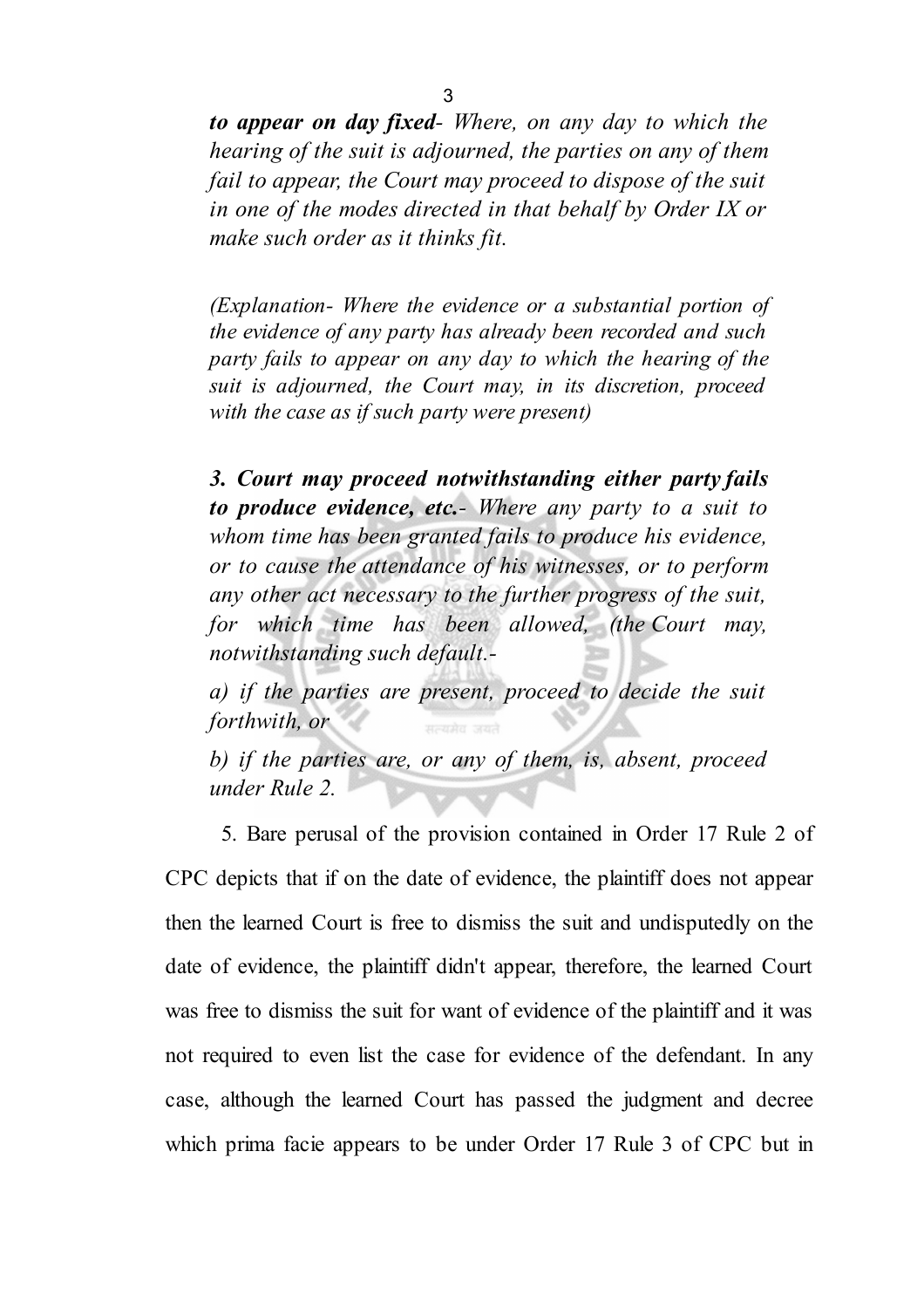view of the fact that the plaintiff was not present in the Court on the date of evidence, the dismissal of suit will come under Order 17 Rule 2 of CPC and not under Order 17 Rule 3 of CPC.

6. Hon'ble the Apex Court in the case of *Mohandas Vs. Ghisia Bai reported in 2002 SCC OnLine SC 68*, has held that if the plaintiff does not appear on the date of evidence, the case will fall under Order 17 Rule 2 of CPC and not under Rule 3. Similar view has been taken by coordinate Bench of this Court in the case of *Laxman Krishnani Vs. Jitendra Kumar decided on 01/12/2015 in M.A. No.491/2013.*

7. As the judgment and decree whereby the suit has been dismissed for want of evidence, comes under Order 17 Rule 2 of CPC, therefore, the plaintiff has remedy of filing application under Order 9 Rule 9 of CPC before the same Court where the plaintiff can lead evidence regarding his absence on the date when suit was called for hearing.

8. Subject to the law of limitation, the plaintiff is granted liberty to file the application under Order 9 Rule 9 of CPC before the same Court who has passed the impugned judgment and decree dated 17/12/2021 and if such application is filed by the plaintiff, the same shall be decided by the concerning Court on its own merits without being influenced by the aforesaid order.

9. It is made clear that this Court has not expressed any opinion on the merits of the case.

10. Registry is directed to return the certified copy of the impugned judgment and decree after retaining the photocopy thereof on record of this first appeal.